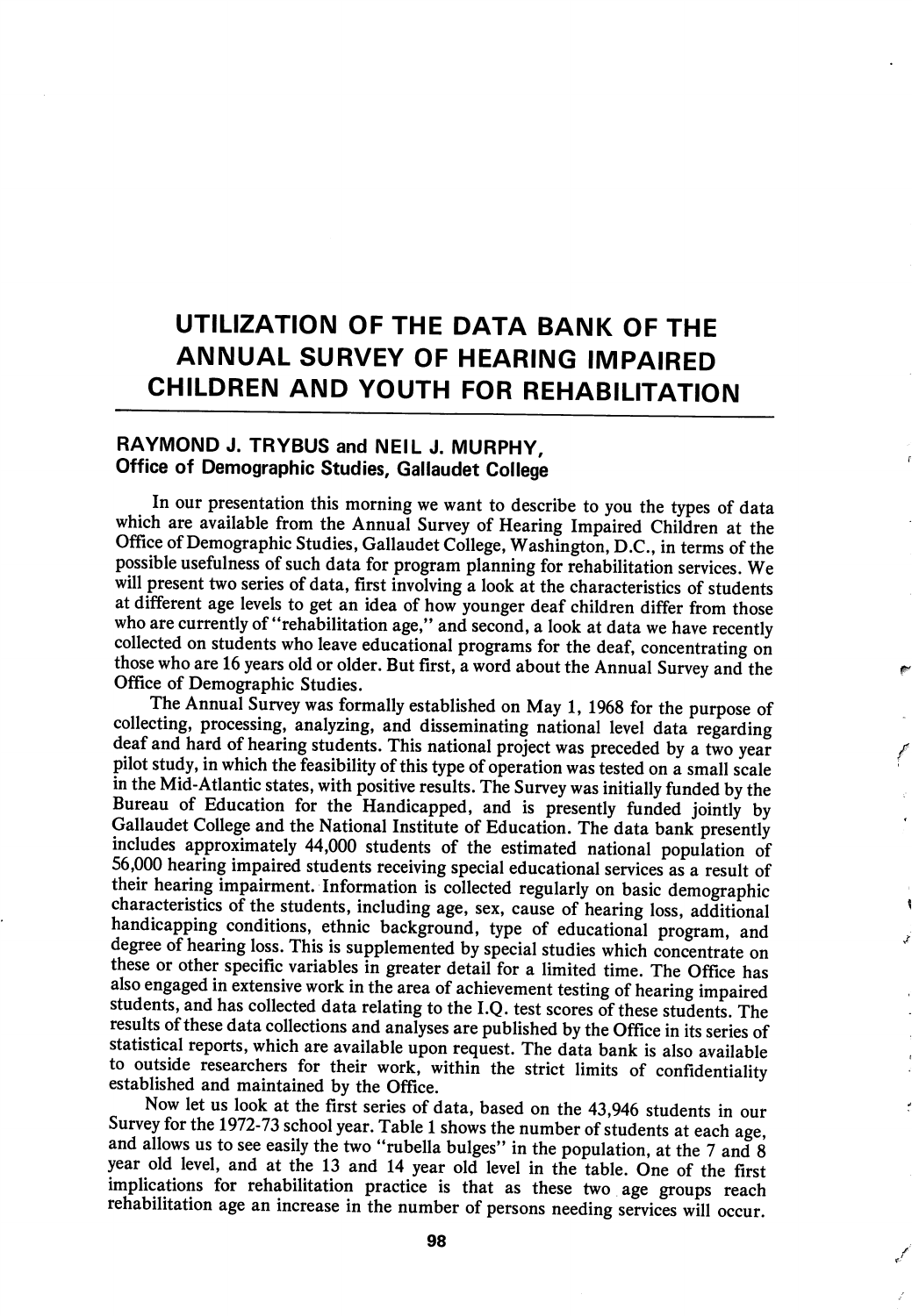# Number and Percent of Hearing Impaired Students Enrolled in Special Educational Programs Supplying Data to the Annual Survey of Hearing Impaired Children and Youth, According to Age, United States: 1972-73 School Year

| <b>AGE</b>                                 | <b>NUMBER</b> |       | <b>PERCENT</b> |       |
|--------------------------------------------|---------------|-------|----------------|-------|
| 1                                          | 138           |       | 0.3            |       |
|                                            | 443           |       | 1.0            |       |
| $\begin{array}{c} 2 \\ 3 \\ 4 \end{array}$ | 1018          |       | 2.3            |       |
|                                            | 1394          |       | 3.2            |       |
| 5                                          | 1828          |       | 4.2            |       |
| $1 - 5$                                    |               | 4821  |                | 10.97 |
| 6                                          | 2341          |       | 5.3            |       |
| $\overline{\mathbf{z}}$                    | 4043          |       | 9.2            |       |
| 8                                          | 6329          |       | 14.0           |       |
| 9                                          | 2589          |       | 5.9            |       |
| 10                                         | 2411          |       | 5.5            |       |
| $6 - 10$                                   |               | 17713 |                | 40.31 |
| 11                                         | 2471          |       | 5.6            |       |
| 12                                         | 2678          |       | 6.1            |       |
| 13                                         | 3098          |       | 7.0            |       |
| 14                                         | 3504          |       | 8.0            |       |
| 15                                         | 2413          |       | 5.5            |       |
| $11 - 15$                                  |               | 14164 |                | 32.23 |
| 16                                         | 2222          |       | 5.1            |       |
| 17                                         | 1928          |       | 4.4            |       |
| 18                                         | 1502          |       | 3.4            |       |
| 19                                         | 851           |       | 1.9            |       |
| 20                                         | 310           |       | 0.7            |       |
| 21                                         | 63            |       | 0.1            |       |
| $22+$                                      | 41            |       | 0.1            |       |
| $16+$                                      |               | 6917  |                | 15.74 |
| Blank/Unknown                              | 331           |       | 0.8            | 0.75  |
|                                            |               |       |                |       |

ø

b

Ñ

 $\tilde{\mathbf{y}}_0$ 

Table 2

Percent of Hearing Impaired Students with Onset of Hearing Loss at Specified Ages, By Age Group, United States: 1972-73 School Year

| <b>AGE AT ONSET /</b> | <b>AGE</b> | 1-5  | $6 - 10$ | $11 - 15$ | $16+$ |
|-----------------------|------------|------|----------|-----------|-------|
| <b>Birth</b>          |            | 61.0 | 66.7     | 62.4      | 64.1  |
| $0 + 2$ yrs           |            | 16.9 | 14.6     | 16.6      | 17.1  |
| $3 \rightarrow 6$ yrs |            | 1.6  | 4.8      | 6.3       | 6.3   |
| $7$ yrs +             |            | 0.0  | 0.3      | 1.7       | 1.9   |
| Blank/Unknown         |            | 20.5 | 13.6     | 12.9      | 10.6  |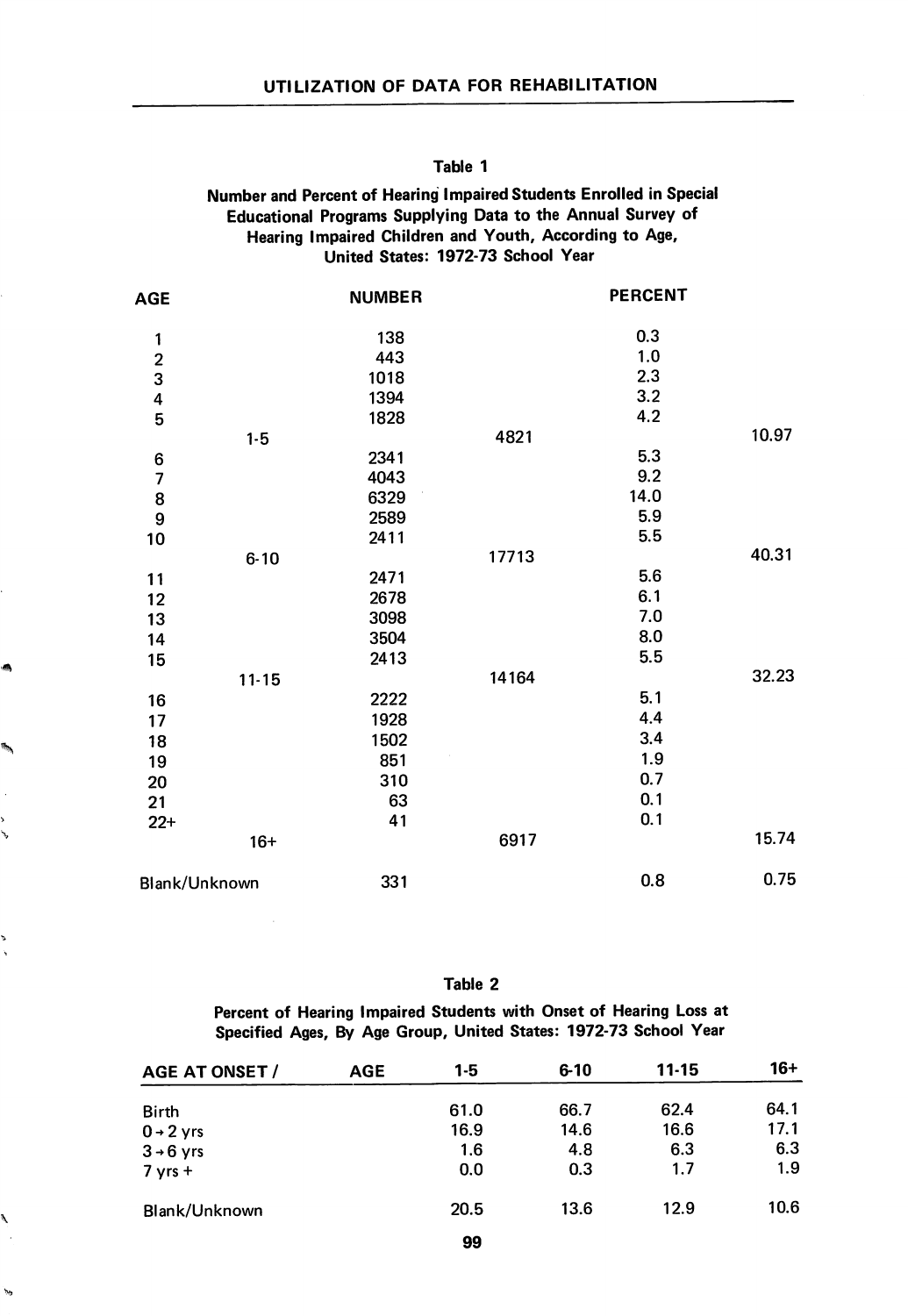This involves about 30% more than the usual number for the older group (who are now aged 14 and 15) and about 100% more than the usual number for the younger group (who are now aged 8 and 9). For ease of presentation these age groups have been combined into four large age categories for the rest of the tables: birth to  $5$  years, 6 to 10 years, 11 to 15 years, and 16 years old and older. Table 2 shows that roughly two-thirds of the students in each age category are deaf from birth; there appears to be little change across the years here. Table 3 shows the distribution of degrees of hearing loss, suggesting that the younger children, as a group, are somewhat less deaf than the older ones. This table, however, also illustrates some of the many pitfalls in trying to establish trend data. For one thing, notice that the percent of unknown or unreported data is higher for the younger students; remember also that this refers to students in special educational programs. As those with lesser amounts of hearing loss grow up, some of them are integrated into regular schools, so that those who remain in special programs tend to be those with greater losses. This issue of the transfer of students among the various types of special educational programs, and between special programs and integration into regular schools greatly affects all the data presented here, but in ways which are not yet well known and which cannot therefore be adequately specified. Table 4 shows the distribution of the different ethnic groups by age category. Does the lower percentage of black and Spanish-American students

#### Table 3

Percent of Hearing Impaired Students with Specified Amounts of Hearing Loss (Better Ear Average), By Age Group, United States: 1972-73 School Year

| <b>BETTER EAR</b><br><b>AVERAGE /</b> | AGE | 1-5  | $6 - 10$ | $11 - 15$ | 16+  |
|---------------------------------------|-----|------|----------|-----------|------|
| $0-26dB$                              |     |      |          |           |      |
|                                       |     | 0.9  | 2.7      | 3.2       | 2.3  |
| $27-40dB$                             |     | 1.4  | 3.2      | 3.7       | 2.5  |
| $41-55$ dB                            |     | 4.1  | 6.0      | 6.8       | 4.8  |
| 56-70 dB                              |     | 8.4  | 10.2     | 11.6      | 10.3 |
| 71-90 dB                              |     | 15.6 | 20.7     | 21.9      | 23.7 |
| $91 +$<br>dB                          |     | 24.2 | 35.3     | 37.5      | 41.2 |
| Unknown/Not Reported                  |     | 45.3 | 21.9     | 15.2      | 15.2 |

#### Table 4

Percent of Hearing Impaired Students with Specified Ethnic Backgrounds, By Age Group, United States: 1972-73 School Year

| $1-5$ | $6 - 10$ | $11 - 15$          | $16+$                                            |
|-------|----------|--------------------|--------------------------------------------------|
| 73.1  | 65.4     |                    | 66.0                                             |
| 9.8   | 13.7     |                    | 12.4                                             |
| 5.4   | 6.4      |                    | 5.1                                              |
| 0.3   | 0.4      |                    | 0.6                                              |
| 0.9   |          |                    | 0.5                                              |
| 0.2   |          |                    | 0.1                                              |
| 8.8   |          |                    | 13.8                                             |
| 1.6   | 1.4      | 1.2                | 1.4                                              |
|       |          | 0.6<br>0.1<br>12.0 | 63.0<br>13.3<br>6.3<br>0.6<br>0.5<br>0.1<br>14.9 |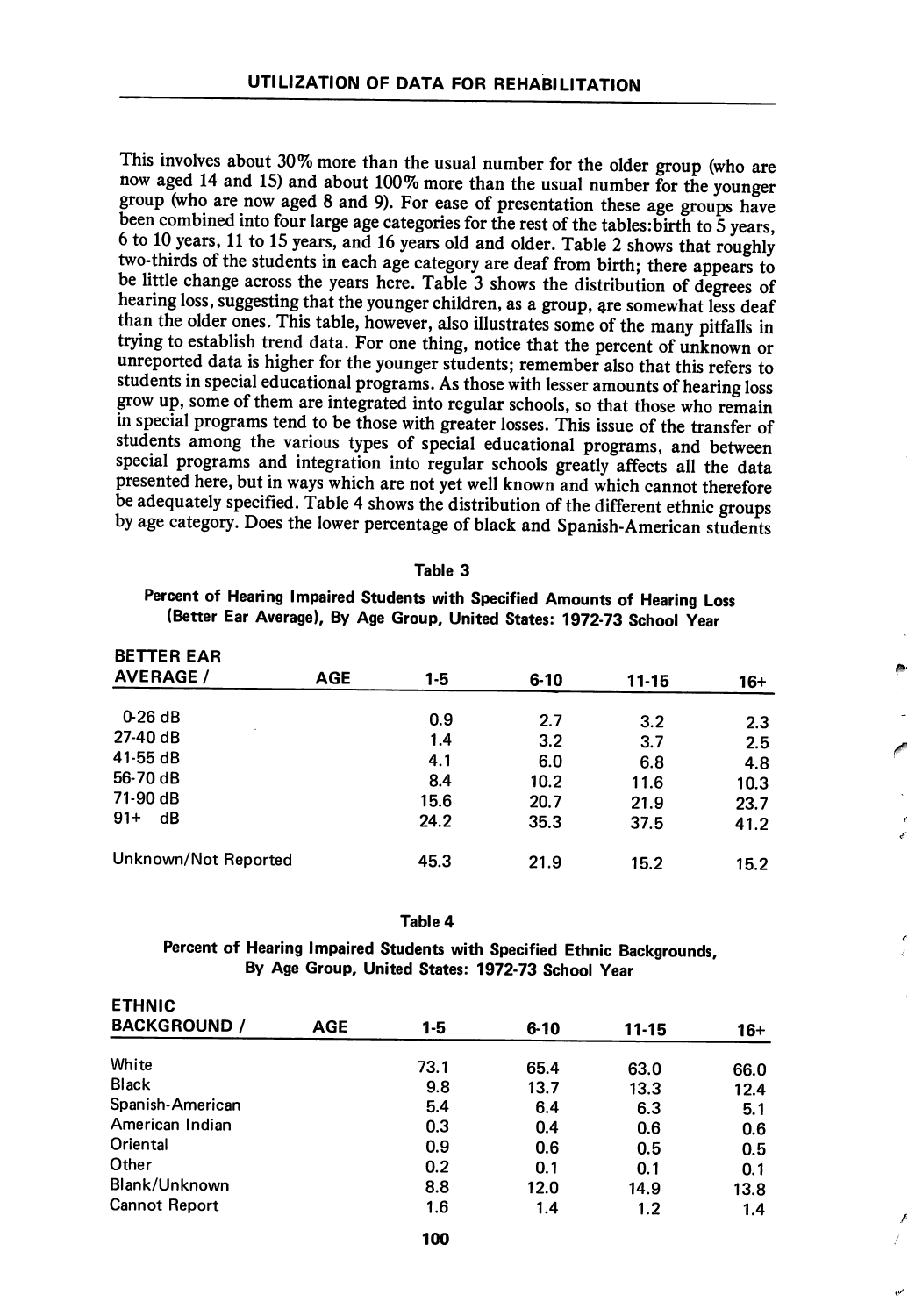ADDITIONAL AL

¢

ò,

# Percent of Hearing Impaired Students with Specified Additional Handicapping Conditions, By Age Group, United States: 1972-73 School Year

| <b>ADDITIONAL</b>         |            |      |          |       |       |
|---------------------------|------------|------|----------|-------|-------|
| <b>HANDICAPPING</b>       |            |      |          |       |       |
| <b>CONDITIONS /</b>       | <b>AGE</b> | 1-5  | $6 - 10$ | 11-15 | $16+$ |
| None                      |            | 61.4 | 56.2     | 55.2  | 59.6  |
| <b>Brain Damage</b>       |            | 3.6  | 3.5      | 3.5   | 3.2   |
| <b>Cerebral Palsy</b>     |            | 1.6  | 2.1      | 2.4   | 4.2   |
| Epilepsy                  |            | 0.6  | 0.6      | 0.7   | 0.6   |
| <b>Heart Disorder</b>     |            | 2.1  | 3.2      | 1.8   | 0.8   |
| <b>Mental Retardation</b> |            | 2.4  | 3.9      | 7.2   | 8.6   |
| Orthopedic                |            | 1.2  | 0.6      | 0.7   | 0.7   |
| Perceptual/Motor          |            | 1.5  | 3.7      | 3.0   | 1.0   |
| Emotional/Behavioral      |            | 3.2  | 5.2      | 5.0   | 3.7   |
| Severe Visual             |            | 2.9  | 3.9      | 3.4   | 2.7   |
| Other                     |            | 2.2  | 2.2      | 2.8   | 2.7   |
| Blank/Unknown             |            | 17.3 | 14.5     | 14.1  | 12.3  |

in the youngest age group mean that the population is shifting in this direction? Most probably not; what these figures reflect is more likely a question of access to preschool programs for the deaf. It may be that black and Spanish-American children do not have equal opportunity to enter such preschool programs — or it may mean that their parents do not make use of available preschool programs to the same extent — or it may mean other variables are at work which we have not even guessed. At any rate, this is what is happening; why it is happening remains an open question.

Table 5 turns to the question of what additional handicapping conditions the students have, as reported by their educational program. The data for the youngest age group is the least adequate, but for the other three older groups the percentage of

## Table 6

Average Achievement and I.Q. Test Scores for Hearing Impaired Students with Specified Additional Handicapping Conditions, 1970-71 School Year

|                            | Paragraph Meaning<br><b>Mean Grade</b><br><b>Equivalent</b> | <b>Arithmetic Concepts</b><br><b>Mean Grade</b><br><b>Equivalent</b> | Mean Nonverbal I.Q.<br><b>Score All</b><br><b>Tests Taken Together</b> |
|----------------------------|-------------------------------------------------------------|----------------------------------------------------------------------|------------------------------------------------------------------------|
| <b>All Students</b>        | 3.0                                                         | 3.4                                                                  | 95                                                                     |
| <b>Cleft Lip/Palate</b>    | 3.5                                                         | 3.7                                                                  | 98                                                                     |
| Orthopedic                 | 3.2                                                         | 3.7                                                                  | 95                                                                     |
| <b>Cerebral Palsy</b>      | 2.9                                                         | 3.4                                                                  | 89                                                                     |
| Epilepsy                   | 2.9                                                         | 3.3                                                                  | 93                                                                     |
| Severe Visual              | 2.8                                                         | 3.1                                                                  | 93                                                                     |
| Emotional/Behavioral       | 2.7                                                         | 3.0                                                                  | 95                                                                     |
| Perceptual/Motor           | 2.6                                                         | 2.7                                                                  | 92                                                                     |
| <b>Heart Disorder</b>      | 2.5                                                         | 2.6                                                                  | 95                                                                     |
| <b>Brain Damage</b>        | 2.4                                                         | 2.6                                                                  |                                                                        |
| <b>Learning Disability</b> | 2.4                                                         | 2.6                                                                  | 89                                                                     |
| <b>Mental Retardation</b>  | 2.2                                                         | 2.1                                                                  | 69                                                                     |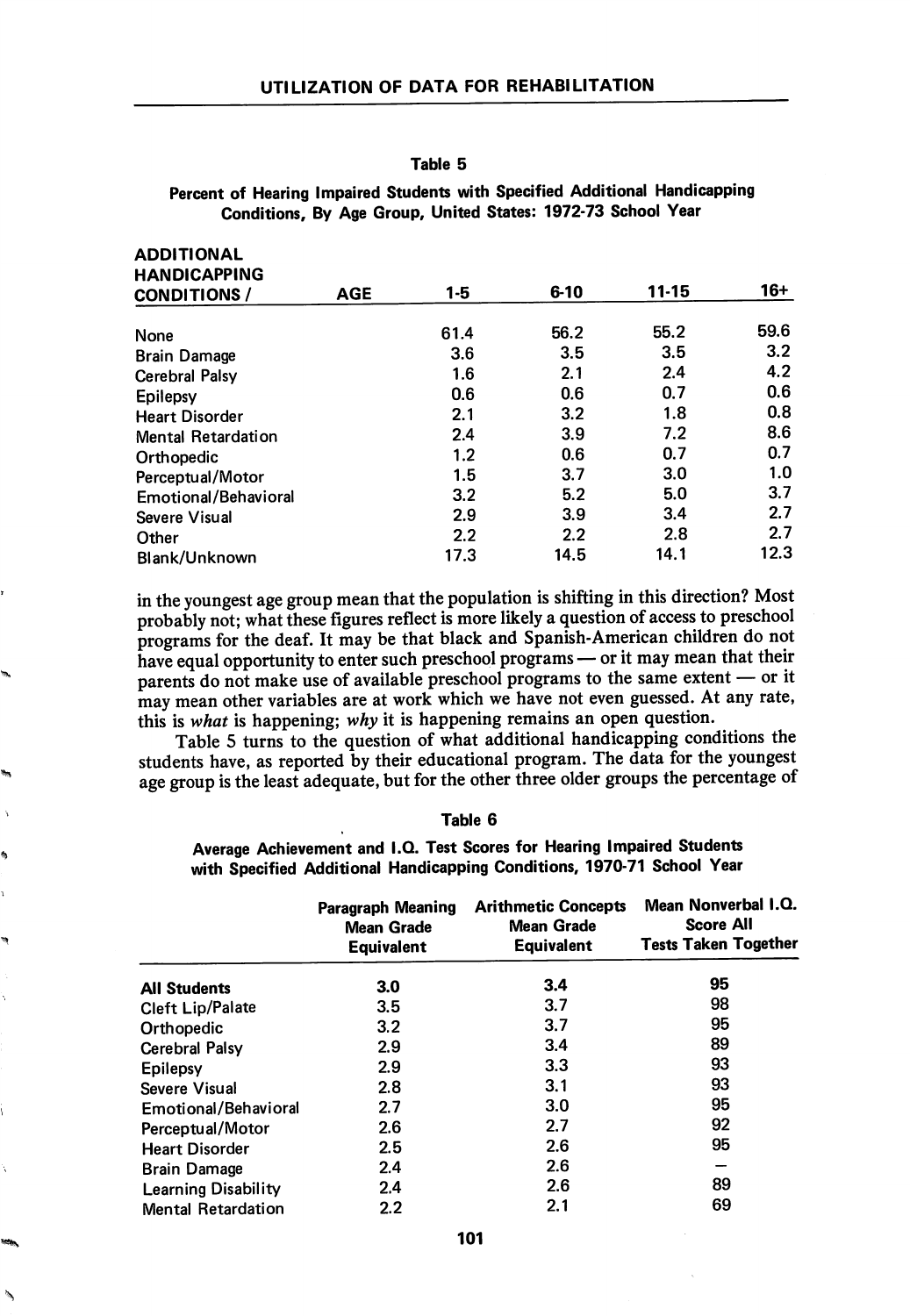# Number and Percentage Distribution of Leaving Students, Age 16 and Over, Enrolled in Participating Special Educational Programs for the Hearing Impaired, By Age: United States 1971-72 School Year

| All Ages            | <b>Number</b> | Percent   |
|---------------------|---------------|-----------|
| <b>Total</b>        | 2,317         | 100.0     |
| Age $16$            | 326           | 14.1      |
| Age 17              | 261           | 11.2      |
| Age 18              | 414           | 17.9      |
| Age 19              | 651           | 28.1<br>٠ |
| Age 20              | 437           | 18.9      |
| Age 21              | 173           | 7.5       |
| Age 22 Years & Over | 55            | 2.4       |

#### Table 8

Number and Percentage Distribution of Leaving Students, Age 16 and Over, Enrolled in Participating Special Educational Programs for the Hearing Impaired, By Condition Under Which Students Left School Program: United States, 1971-72 School Year

| <b>Condition Under</b><br>Which 16 Year Old<br><b>Students and Over</b><br><b>Left School</b> | Number <sup>1</sup> | <b>Percent</b> |  |
|-----------------------------------------------------------------------------------------------|---------------------|----------------|--|
| <b>All Conditions</b>                                                                         | 2,132               | 100.0          |  |
| Graduated-Academic                                                                            | 752                 | 34.0           |  |
| Graduated-Vocationally                                                                        | 304                 | 14.3           |  |
| Graduated-Certificate                                                                         | 184                 | 8.6            |  |
| Graduated-No Degree                                                                           |                     |                |  |
| Indicated                                                                                     | 181                 | 8.5            |  |
| <b>Transferred</b>                                                                            | 339                 | 15.9           |  |
| Drop-Outs                                                                                     | 253                 | 11.9           |  |
| Dismissed                                                                                     | 143                 | 6.7            |  |
| Deceased                                                                                      | 3                   | 0.0            |  |

<sup>1</sup>Excludes 185 leaving students for whom data on condition of school termination were not reported.

students without any additional handicapping conditions does not appear to be changing very much. These data are therefore at variance with some of the reports of substantially increasing numbers of multi-handicapped children — or more accurately, the percentages do not seem to be changing, although the actual numbers are increasing as a result of the increase in the size of the school-age hearing impaired population due to rubella. Again, these are data reported by schools to our Office; they have not been independently verified. Table 6 illustrates another problem in the use of the global term, "multi-handicapped." This table shows two achievement test scores and nonverbal I.Q. test scores for groups of students reported to have various specific additional handicapping conditions. As can be seen, not all groups score significantly below the overall means, and some groups, for example, those with cleft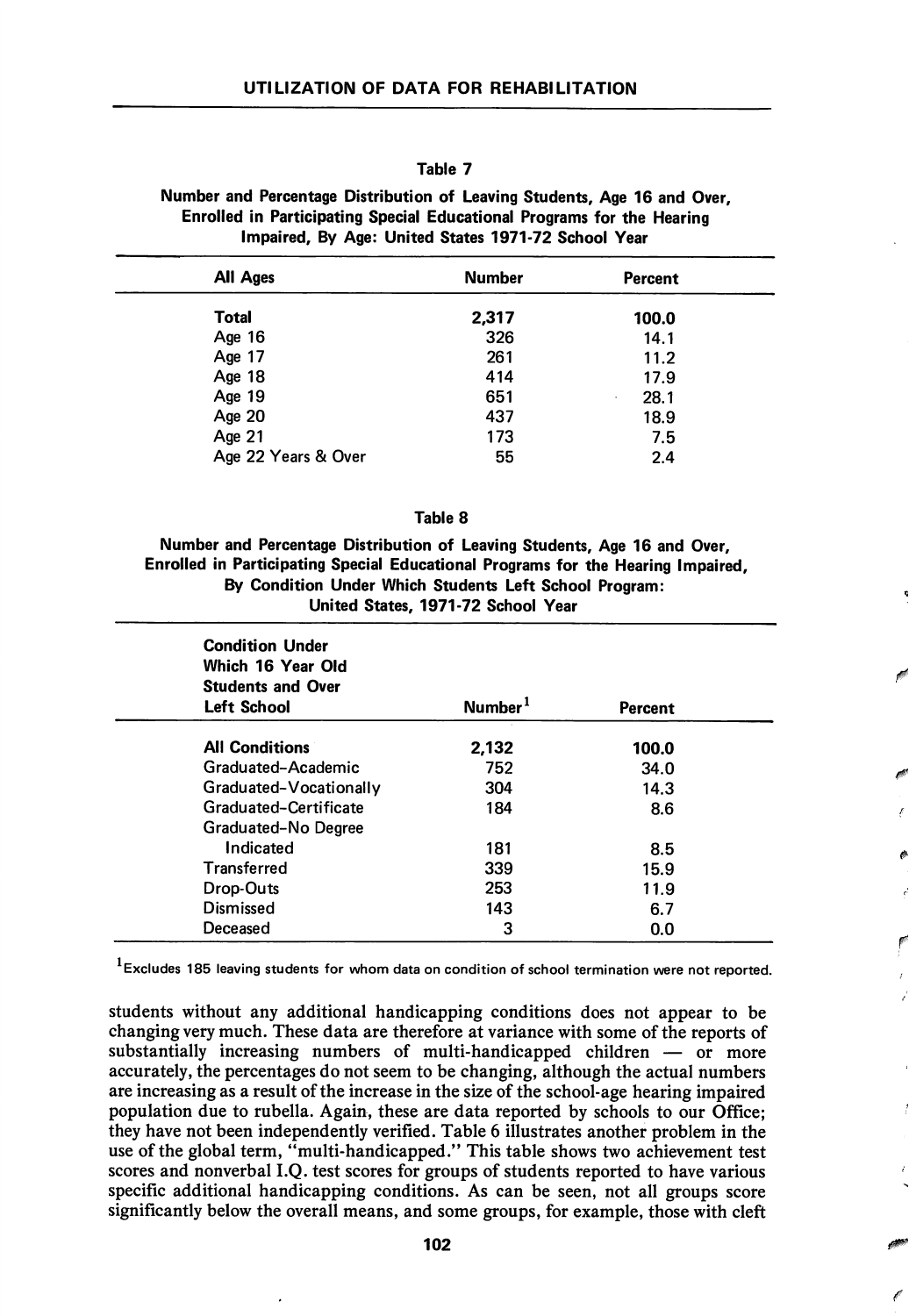Number and Percentage Distribution of Leaving Students, Age 16 and Over, Enrolled in Participating Special Educational Programs for the Hearing Impaired, By Condition Student Terminated School, According to Mean IQ Score: United States, 1971-72 School Year

| <b>Condition Under Which</b><br><b>16 Year Old Students</b><br>& Over Left School | Mean<br>Non-Verbal<br><b>IQ</b> Score | Number of<br><b>Students</b><br><b>Tested</b> | <b>Percent</b><br><b>Tested</b> |
|-----------------------------------------------------------------------------------|---------------------------------------|-----------------------------------------------|---------------------------------|
| <b>All Conditions</b>                                                             | 95                                    | 1.542                                         | 67.0                            |
| Graduate No Degree Indicated                                                      | 102                                   | 118                                           | 65.0                            |
| Graduate Academic                                                                 | 104                                   | 513                                           | 71.0                            |
| <b>Graduate Vocational</b>                                                        | 94                                    | 241                                           | 79.0                            |
| <b>Graduate Certificate</b>                                                       | 88                                    | 133                                           | 72.0                            |
| Transfer                                                                          | 89                                    | 201                                           | 59.0                            |
| Drop-Outs                                                                         | 87                                    | 175                                           | 69.0                            |
| <b>Dismissed</b>                                                                  | 86                                    | 89                                            | 62.0                            |

lip or cleft palate, score a good bit above the overall averages. Whatever else this means, it demonstrates that "the multi-handicapped'' as a group are very diverse and, educationally at least, do not necessarily seem to come off any the worse for their additional problems in all cases.

Let us turn now to our second set of data, relating to students who leave educational programs for the hearing impaired. Any student who is known to us to be in a given program one year, but who is no longer in that program the following year, is by definition a "school leaver." Clearly, for younger children most of the school leavers are those who transfer to another program for one reason or another. Our data

## Table 10

Number and Percentage Distribution of Leaving Students Age 16 and Over, Enrolled in Participating Special Educational Programs for the Hearing Impaired By Condition Student Terminated Program, According to Additional Handicapping Condition: United States, 1971-72 School Year

| <b>Condition Under Which</b><br><b>16 Year Old Students</b><br>and Over Left School | <b>All Leaving</b><br><b>Students</b> |       | <b>No Additional</b><br><b>Handicaps</b> |       | One or More<br><b>Additional</b> | <b>Handicaps</b>      | Data Not      | Reported |
|-------------------------------------------------------------------------------------|---------------------------------------|-------|------------------------------------------|-------|----------------------------------|-----------------------|---------------|----------|
|                                                                                     | <b>Number Percent</b>                 |       | <b>Number Percent</b>                    |       |                                  | <b>Number Percent</b> | <b>Number</b> | Percent  |
| <b>All Conditions</b>                                                               | 2,317                                 | 100.0 | 1.372                                    | 59.0  | 622                              | 27.0                  | 323           | 14.0     |
| Graduated-Academic                                                                  | 725                                   | 100.0 | 530                                      | 73.0  | 91                               | 13.0                  | 104           | 14.0     |
| Graduated-Vocationally                                                              | 304                                   | 100.0 | 206                                      | 68.0  | 64                               | 21.0                  | 34            | 11.0     |
| Graduated-Certificate                                                               | 184                                   | 100.0 | 74                                       | 40.0  | 102                              | 55.0                  | 8             | 5.0      |
| <b>Graduated-No Degree</b>                                                          |                                       |       |                                          |       |                                  |                       |               |          |
| Indicated                                                                           | 181                                   | 100.0 | 110                                      | 61.0  | 34                               | 19.0                  | 37            | 20.0     |
| <b>Transferred</b>                                                                  | 339                                   | 100.0 | 149                                      | 44.0  | 131                              | 39.0                  | 59            | 17.0     |
| Drop-Outs                                                                           | 253                                   | 100.0 | 140                                      | 55.0  | 87                               | 34.0                  | 26            | 11.0     |
| Dismissed                                                                           | 143                                   | 100.0 | 66                                       | 46.0  | 63                               | 44.0                  | 14            | 10.0     |
| Deceased                                                                            | 3                                     | 100.0 |                                          | $N=1$ |                                  | $N=1$                 |               | $N=1$    |
| Data Not Reported                                                                   | 185                                   | 100.0 | 96                                       | 52.0  | 49                               | 26.0                  | 40            | 22.0     |